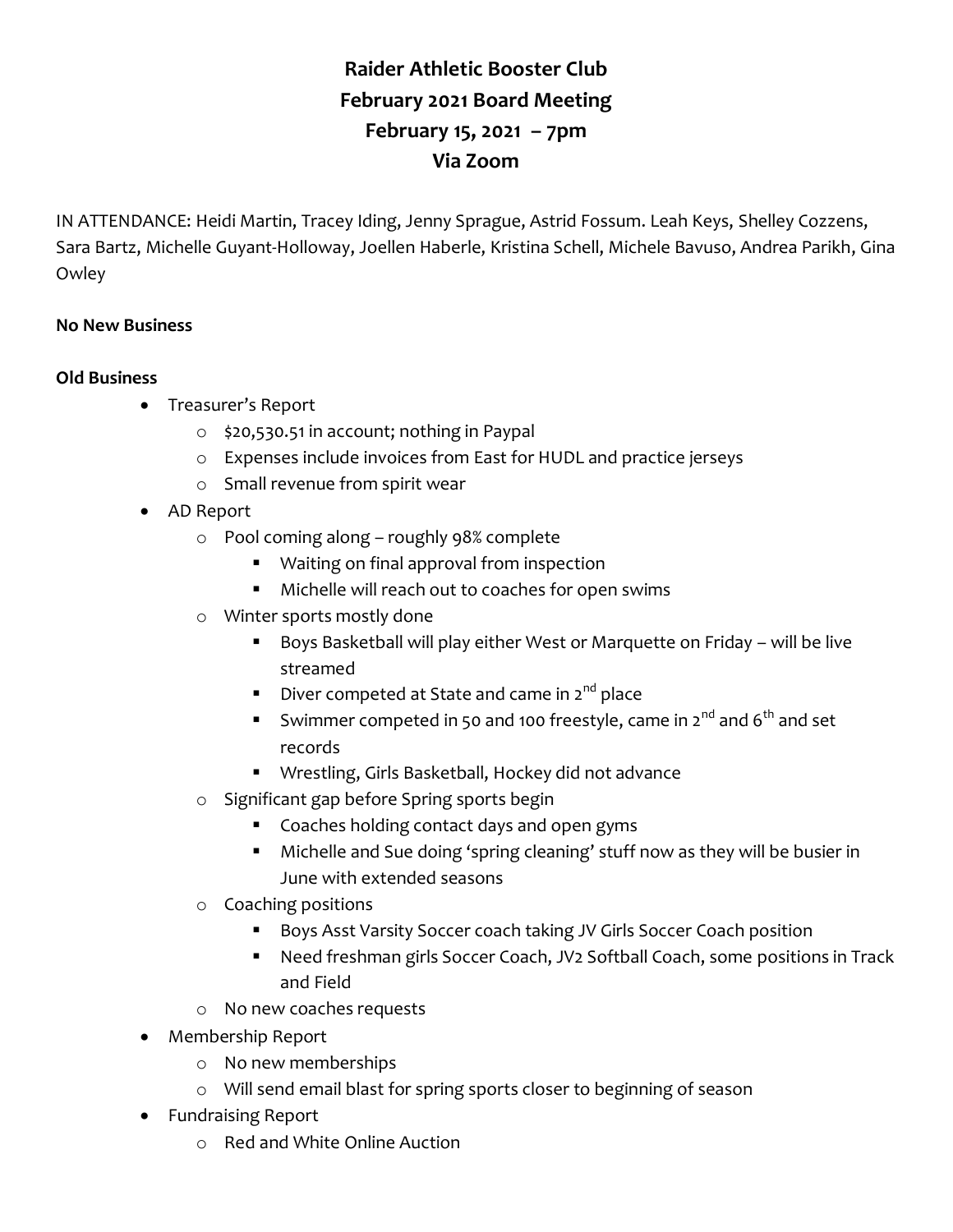- **Delay since last meeting due to illness and email hacking** 
	- Set back 5 weeks suggest pushing date back to March 26, although may lose some families to spring break travel plans
	- Push date back one week to March 19
	- Will still allow teams 4+ weeks to assemble baskets
	- Emails will go out to team parent reps this week
- What general Booster Club revenue will we have beyond baskets that go to team accounts?
	- Jenny will check in with Nick Hughes regarding parking space, graduation, etc and see what he can offer
	- Auction site will include buttons to donate to each team and Booster Club in general
	- Andrea has Yoga passes; if anyone else has anything to donate or ideas, pass along
- o Brick Fundraiser
	- Went with a company located in Sturtevant
		- They create website and people can order using PayPal or credit card
		- 30 days to engrave and prepare
	- Bricks are  $4" \times 8"$  and  $8" \times 8"$ 
		- Print options include epoxy, laser blasting and fill epoxy seems like most sustainable and nicest looking option
		- 4x8 includes 3 lines of 14 characters and 8x8 6 lines of 14 characters recommend Helvetica font
		- $\bullet$  4x8 cost to us \$19.50, sell for \$100
		- $\bullet$  8x8 cost to us \$35.60, sell for \$175
		- Need to decide on color red, brown, charcoal and tan
		- Logos can be included perhaps target local businesses with a slightly higher business rate
	- Would like to start promoting in early March
		- First round would be April 15 order deadline with June 1 installation
		- Second round would be deadline June 15 for August 1 install
		- Can be an ongoing fundraiser
	- Andrea and Sara will assist Heidi as it is her last year will visit site next week to size up
- Merchandise Report
	- o Sold sweatshirt and PayPal money should be there soon
	- o Planning spring online sale
	- o Kristina willing to sell inventory when 5 day in-person starts if allowed by admin; can also sell outside once weather breaks
	- o Forward any new ideas for spring to Kristina
- Concessions Report nothing to report
- Volunteer Report